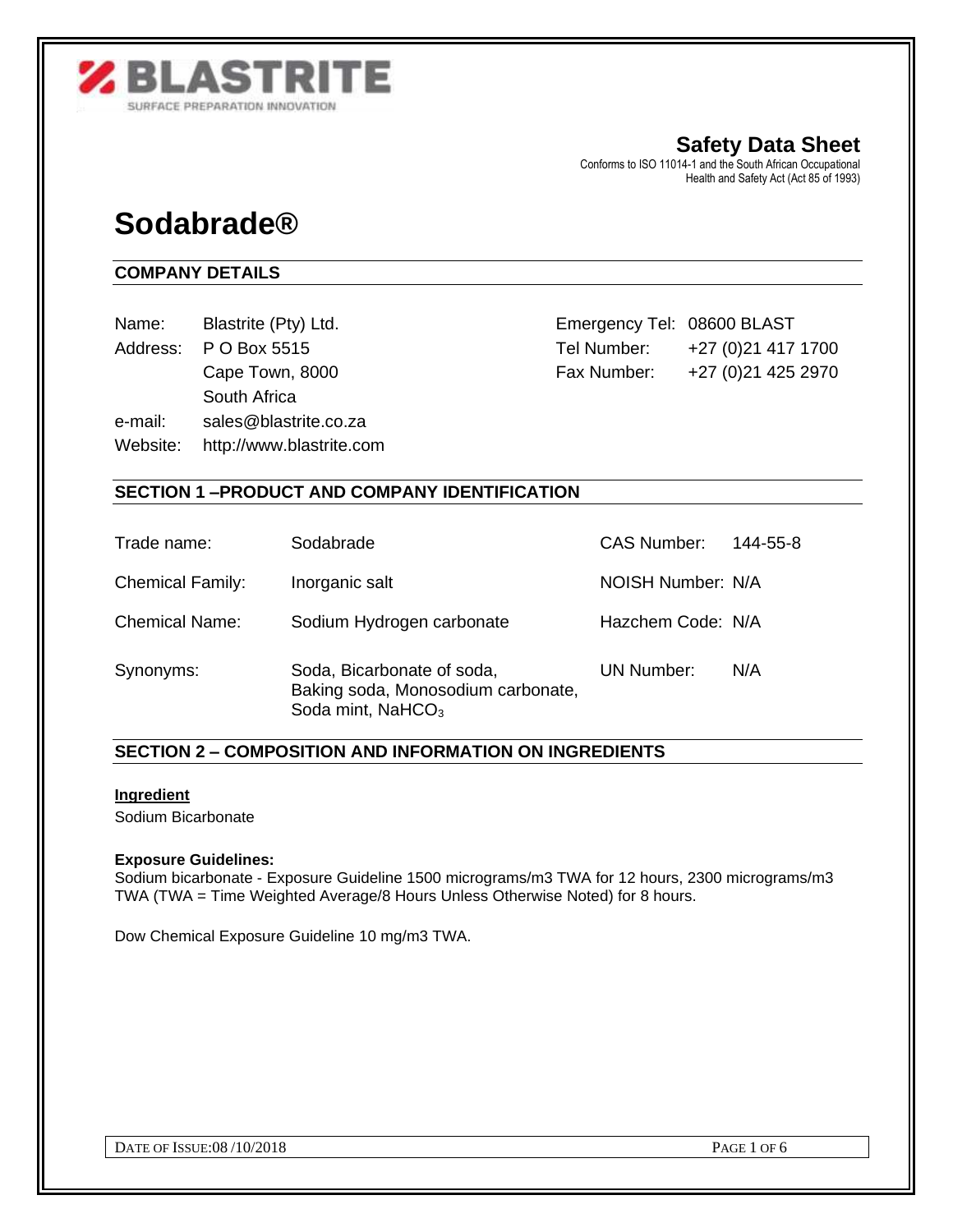

# **SECTION 3 – HAZARDS IDENTIFICATION**

**Appearance:** White crystalline powder (granulated product specific for wet blasting) **Physical State:** Solid **Odour:** Odourless

**Routes of Entry:** Inhalation and skin contact.

**Effects of Overexposure:** Material has low acute oral or inhalation toxicity. Material may be slightly irritating to the eyes, skin, and respiratory tract. Inhalation of dust may cause coughing.

**Carcinogenicity:** No carcinogenicity data found. Not listed by IARC, NTP, ACGIH, or OSHA.

# **Section 4 - First Aid Measures**

**Eyes:** Flush eyes with plenty of water. Get medical attention.

**Skin:** Remove contaminated clothing and clean before reuse. Wash all exposed areas of skin with plenty of soap and water. Get medical attention if irritation develops.

**Inhalation:** Move individual to fresh air. Get medical attention if breathing difficulty occurs. If not breathing, provide artificial respiration assistance (mouth-to-mouth) and call a physician immediately. May aggravate pre-existing upper respiratory and lung disorders.

**Ingestion:** Ingestion of large amounts may cause abdominal discomfort or injury. Call a physician or poison control centre. No first aid procedures are normally required.

**Note to Physician**: Large doses, particularly in patients with rena insufficiency, have produced systematic alkalosis and / or expansion in the extracellular fluid volume with edema.

DATE OF ISSUE:  $08/10/2018$  PAGE 2 OF 6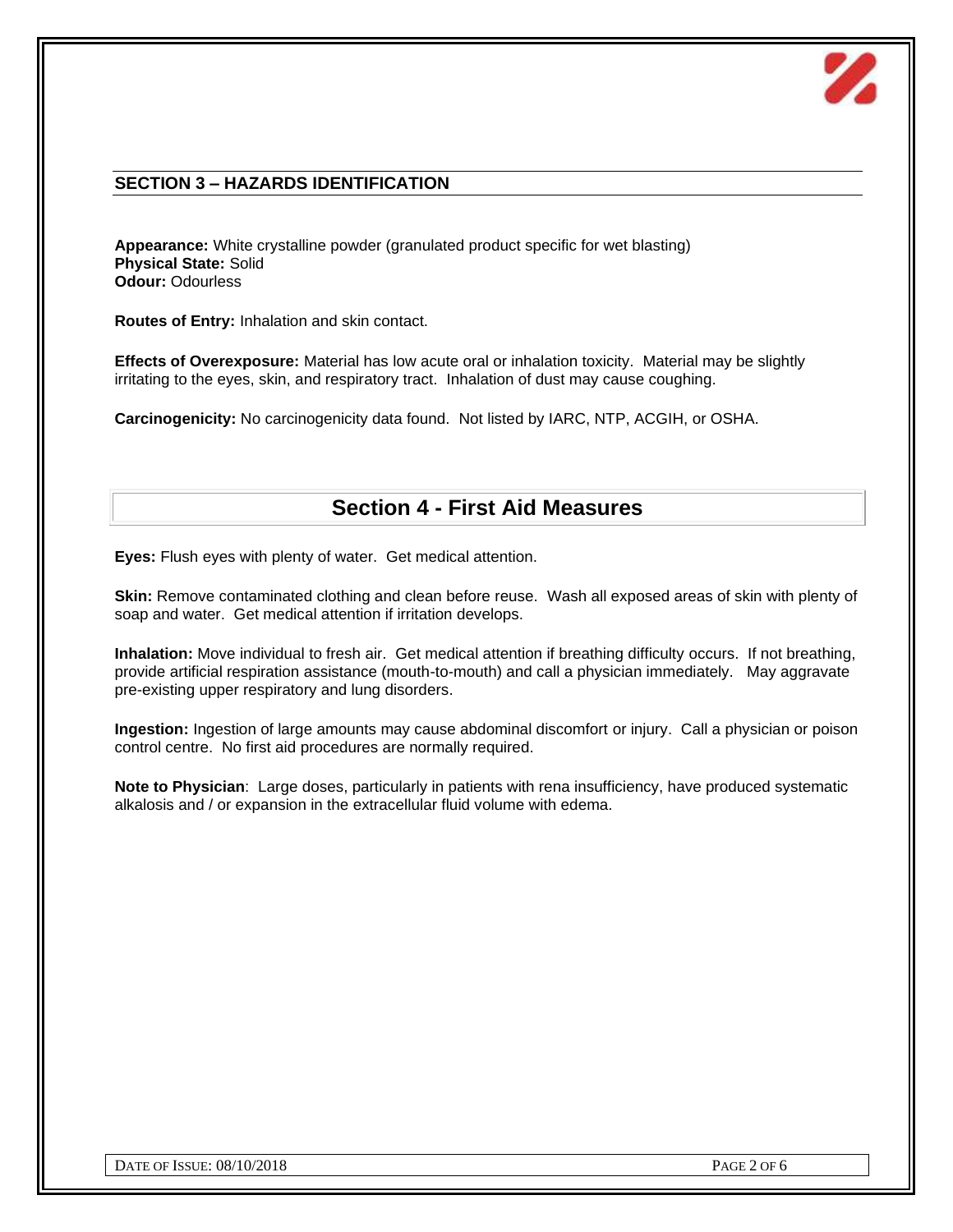

# **SECTION 5 – FIRE FIGHTING MEASURES**

**Flash Point:** Not applicable **UEL:** Not applicable **LEL:** Not applicable

**Extinguishing Media:** Use water, carbon dioxide, dry chemical, foam, or Halon.

**Unusual Fire and Explosion Hazards:** None known.

**Hazardous Combustion Products:** May emit toxic fumes when exposed to heat or fire.

**Fire Fighting Equipment**: Evolves into carbon dioxide when heated. Carbon dioxide is an asphyxia and self-contained breathing apparatus is necessary if large quantities are involved. Sodium Bicarbonate decomposes on heating, resulting in formation of sodium carbonate (soda ash) which is an irritant. Avoid contact and inhalation of soda ash.

## **SECTION 6 – ACCIDENTAL RELEASE MEASURES**

**Spills:** Wear protective equipment, including eye protection, to avoid exposure (see Section 8 for specific handling precautions). Vacuum material with appropriate dust collection filter in place. Be aware of potential for dust explosion when using electrical equipment. If vacuum is not available, lightly mist material and remove by sweeping or wet wiping.

## **SECTION 7 – HANDLING AND STORAGE**

**Storage Conditions:** Warehouse: 10 to 40 C (45 to 104 F). For certain items, other storage conditions may be required.

## **SECTION 8 – EXPOSURE CONTROLS AND PERSONAL PROTECTION**

See Section 2 for Exposure Guideline information.

**Respiratory Protection:** Use an approved respirator / mask.

**Eye Protection:** Chemical goggles and/or face shield.

**Ventilation:** Provide general and / or local exhaust ventilation to control airborne levels.

**Disposal:** Dispose in accordance with pertinent regulations.

**Other Protective Equipment:** Chemical-resistant gloves and body covering to minimize skin contact. Safety glasses are always required.

DATE OF ISSUE:  $08/10/2018$  PAGE 3 OF 6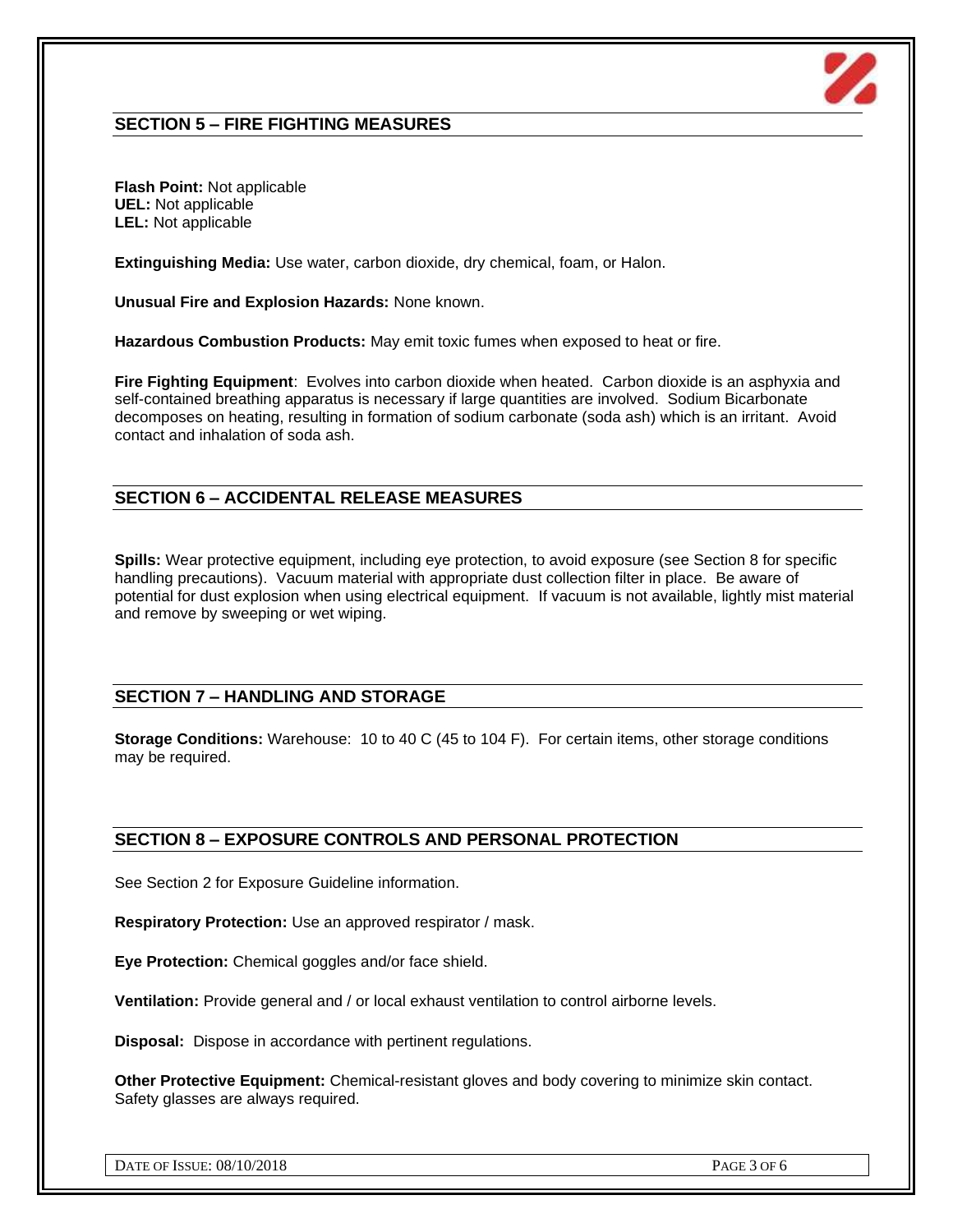

# **SECTION 9 – PHYSICAL AND CHEMICAL PROPERTIES**

**Boiling Point:** Not applicable **Melting Point:** Not applicable **Specific Gravity:** 2.159 **pH:** 8.5 (1% solution) **Evaporation Rate:** Not applicable **Vapor Density:**<br> **Vapor Pressure:** Not applicable<br>
Not applicable **Vapor Pressure:** 

**Water Solubility:** 9.6 g/100 ml @ 20 C (68 F)

## **SECTION 10 – STABILITY AND REACTIVITY**

**Stability:** Stable at normal temperatures and pressures (stable below 200 F or 93 C)

**Incompatibility:** May react with strong oxidizing agents (e.g., peroxides, permanganates, nitric acid, etc.) and strong acids.

**Hazardous Decomposition:** May emit toxic fumes when heated to decomposition. Decomposes to carbon dioxide and soda ash.

**Hazardous Polymerization:** Will not occur.

## **SECTION 11 – TOXICOLOGICAL INFORMATION**

#### **Acute Exposure**

**Oral:** Sodium bicarbonate - Rat, median lethal dose 4220 mg/kg.

**Skin:** No applicable information found.

#### **Inhalation:** Sodium bicarbonate - Rat, median lethal concentration greater than 4740 mg/m3 (duration unspecified).

**Skin Contact:** No applicable information found.

**Eye Contact:** Sodium bicarbonate - Rabbit, mild irritant

DATE OF ISSUE:  $08/10/2018$  PAGE 4 OF 6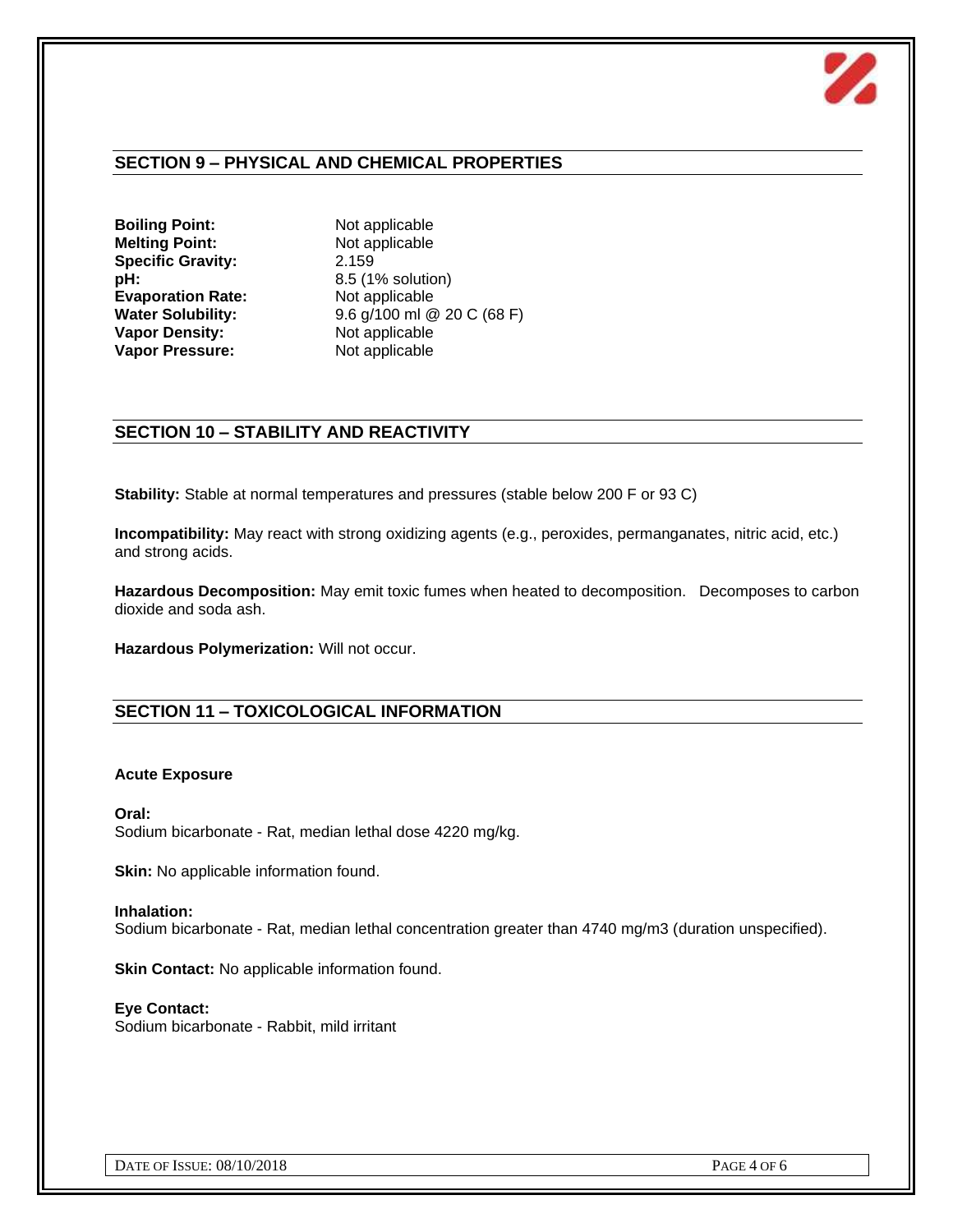

#### **Chronic Exposure**

**Target Organ Effects:** No applicable information found.

#### **Reproduction:**

Sodium bicarbonate - No teratogenic effects reported in rats or mice given large doses during pregnancy.

**Sensitization:** No applicable information found.

#### **Mutagenicity:**

Sodium bicarbonate - Negative in Ames assay.

# **SECTION 12 – ECOLOGICAL INFORMATION**

#### **Ecotoxicity Data:**

Sodium bicarbonate Daphnia magna 48-hour median lethal concentration: 11.7 mmol/L to 26.3 mmol/L Western mosquitofish 96-hour median lethal concentration: 5.6 g/L Bluegill 96-hour median lethal concentration: 8.25 g/L Rainbow trout median lethal concentration (duration unspecified): 7.7 g/L

**Environmental Fate:** No applicable information found.

#### **Environmental Summary:**

Sodium bicarbonate - This material is practically non-toxic to aquatic organisms. Material is soluble in water and may leach from soil into groundwater. This product is not regulated under OSHA hazard communication standard 19 CFR 1910, 1200 or SARA Title III.

# **SECTION 13 – DISPOSAL CONSIDERATIONS**

**Waste Disposal:** Because of its non-hazardous nature, Sodabrade Media is safe for disposal, however, the product being removed may be classified as hazardous. Dispose of any cleanup materials and waste residue according to all applicable laws and regulations.

# **SECTION 14 – TRANSPORT INFORMATION**

Regulatory Organisations:

DOT: Not Regulated

ICAO/IATA: Not Regulated

IMO: Not Regulated

DATE OF ISSUE:  $08/10/2018$  PAGE 5 OF 6